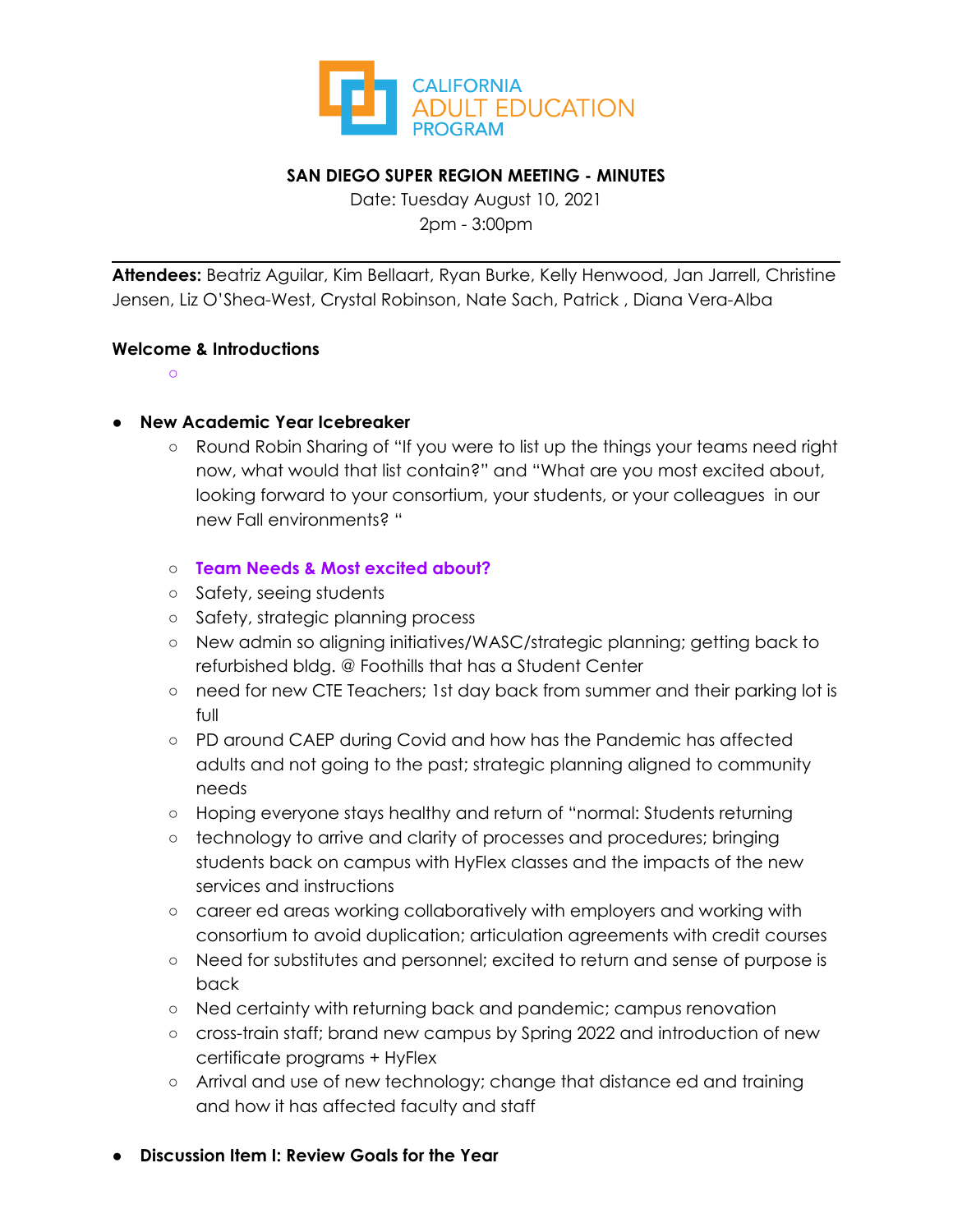- Effectiveness and feedback survey
- Things that positively affect our Super Region that can be our focus for the year?
	- Following up on the 2nd goal. It was on-hold last year. Equity framework with shared agreements at the Super Region level to validate what we are doing.
	- What are others doing for re-opening: what has worked and what hasn't worked?
	- How can we help each other as a Super Region with personnel? Can we share instructors? A referral process? Re-opening marketing campaign. Aligning it with West Ed Mapping Project.
	- We are all down in student numbers. How do we understand how we reconnect with our communities? Due to Census attendance, we will only have a few weeks to enroll students. Retention strategies are going to be very important.
	- Internal cross-institutional initiatives with a framework that speaks to "What is doable?".
	- Let's be guided by the West Ed Mapping Project and build off of the template
		- reopening
		- equity framework
		- personnel
- Kelly/Diana will create a draft survey
	- Uta, Crystal, Nate

## **● Discussion Item II: Career Pathways SWP CC Representative for Consortium**

- Suzannes new role
- Who might be interested in representing the Super Region?
- There was a request for the sub-group for 1b to have a Community College Non-Credit representative: **Bea Aguilar** spoke with Suzanne and she is interested. **Kim Bellaart** is the represented for Adult Ed.
- Working on coding and alignment project and make sure that non-credit is represented.
- We will have a standing agenda item for updates to our Super Region
- We may occasionally invite West Ed for updates
- We should check/review with West Ed on the build-out for our part of the mapping project
- **● Discussion Item II: Workforce Workgroup 1b –** *Work facilitated by WestEd*
	- CTE Coding/Alignment Project WestEd Presentation
- **● Discussion Item II: Developing an Equity Framework across Super Region**
	- Defining Equity?
	- Update: What is ongoing and being done?
	- Moving Forward